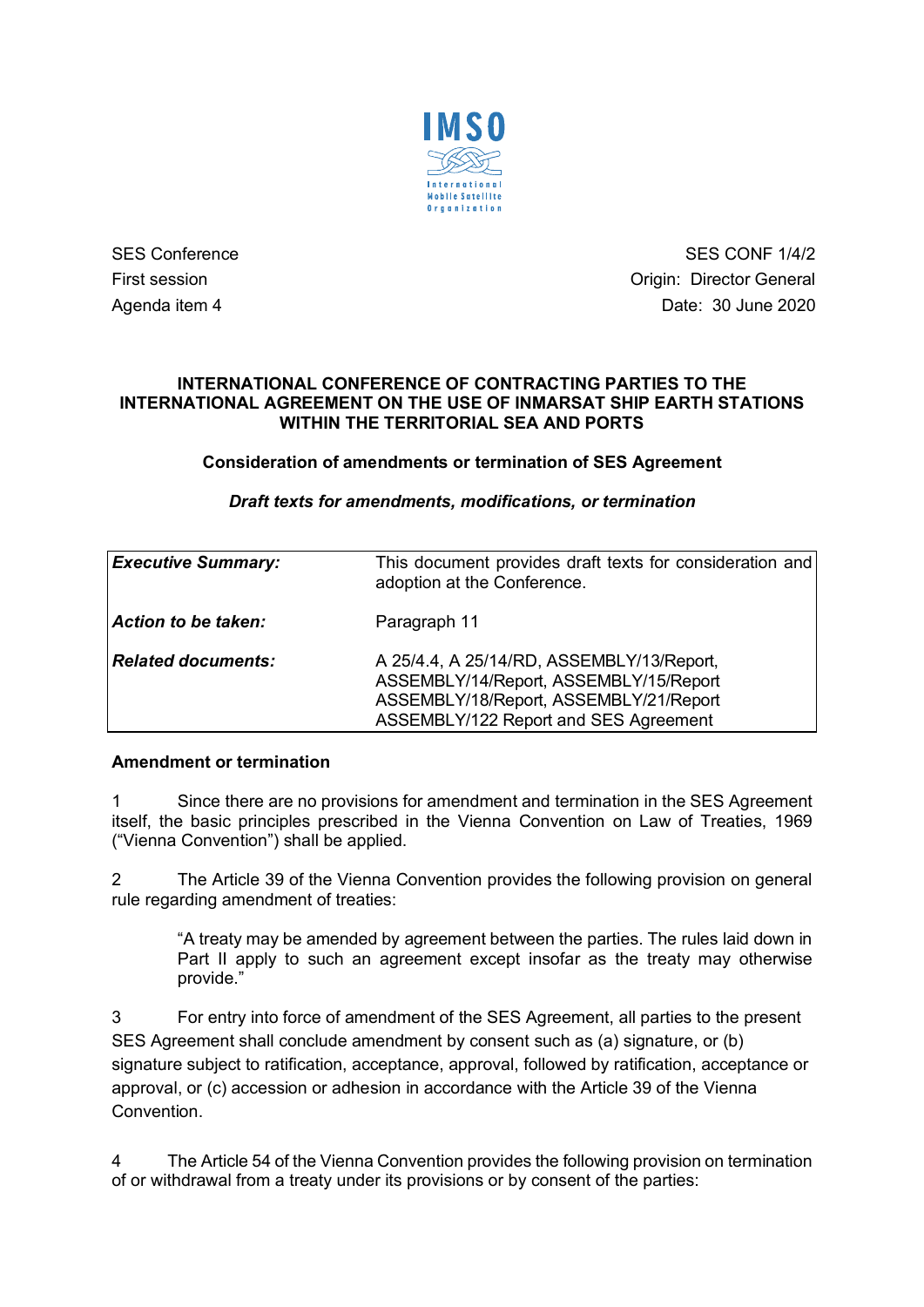SES CONF 1/4/2 Page 2

"The termination of a treaty or the withdrawal of a party may take place:

- (a) in conformity with the provision of the treaty; or
- (b) at any time by consent of all the parties after consultation with the other contracting States."

5 For entry into force of termination of the SES Agreement, all parties to the present SES Agreement shall conclude termination by consent such as (a) signature, or (b) signature subject to ratification, acceptance, approval, followed by ratification, acceptance or approval, or (c) accession or adhesion in accordance with the Article 54(b) of the Vienna Convention.

6 At present, 49 States are Parties to the SES Agreement. All these States shall conclude an agreement for either amendment or termination to be entered into force. It should be noted that 27 years were required to reach this number. (Note; The last State which became a Party to the SES Agreement is Mauritius which concluded in 2012).

# **Modification**

7 The Article 41 of the Vienna Convention provides the following provision on agreements to modify multilateral treaties between certain of the parties only:

"1. Two or more of the parties to a multilateral treaty may conclude an agreement to modify the treaty as between themselves alone if:

- (a) the possibility of such a modification is provided for by the treaty; or
- (b) the modification in question is not prohibited by the treaty and:
	- (i) does not affect the enjoyment by the other parties of their rights under the treaty or the performance of their obligations;
	- (ii) does not relate to a provision, derogation from which is incompatible with the effective execution of the object and purpose of the treaty as a whole.

2. Unless in a case falling under paragraph 1(a) the treaty otherwise provides, the parties in question shall notify the other parties of their intention to conclude the agreement and of the modification to the treaty for which it provides.

8 There is no provision which prohibit the modification in the SES Agreement itself. Therefore, if the two conditions laid out in the clause 1(b) of the Article 41 can be confirmed at the Conference, two or more of Parties may conclude the agreement to modify the SES Agreement as between themselves alone without awaiting the conclusions of all Parties.

# **Proposals by the Director-General**

9 Bearing in mind the notes described above, the Director-General has has prepared three options for consideration at the Conference:

- Draft Terminating Agreement given in Annex 1;
- Draft Modifying Agreement given in Annex 2; and
- Draft Amending Agreement given in Annex 3.

10 If the Conference prefers to adopt the Amending Agreement given in Annex 3, it might be better to consider a completely new Agreement, in other word "Protocol to the SES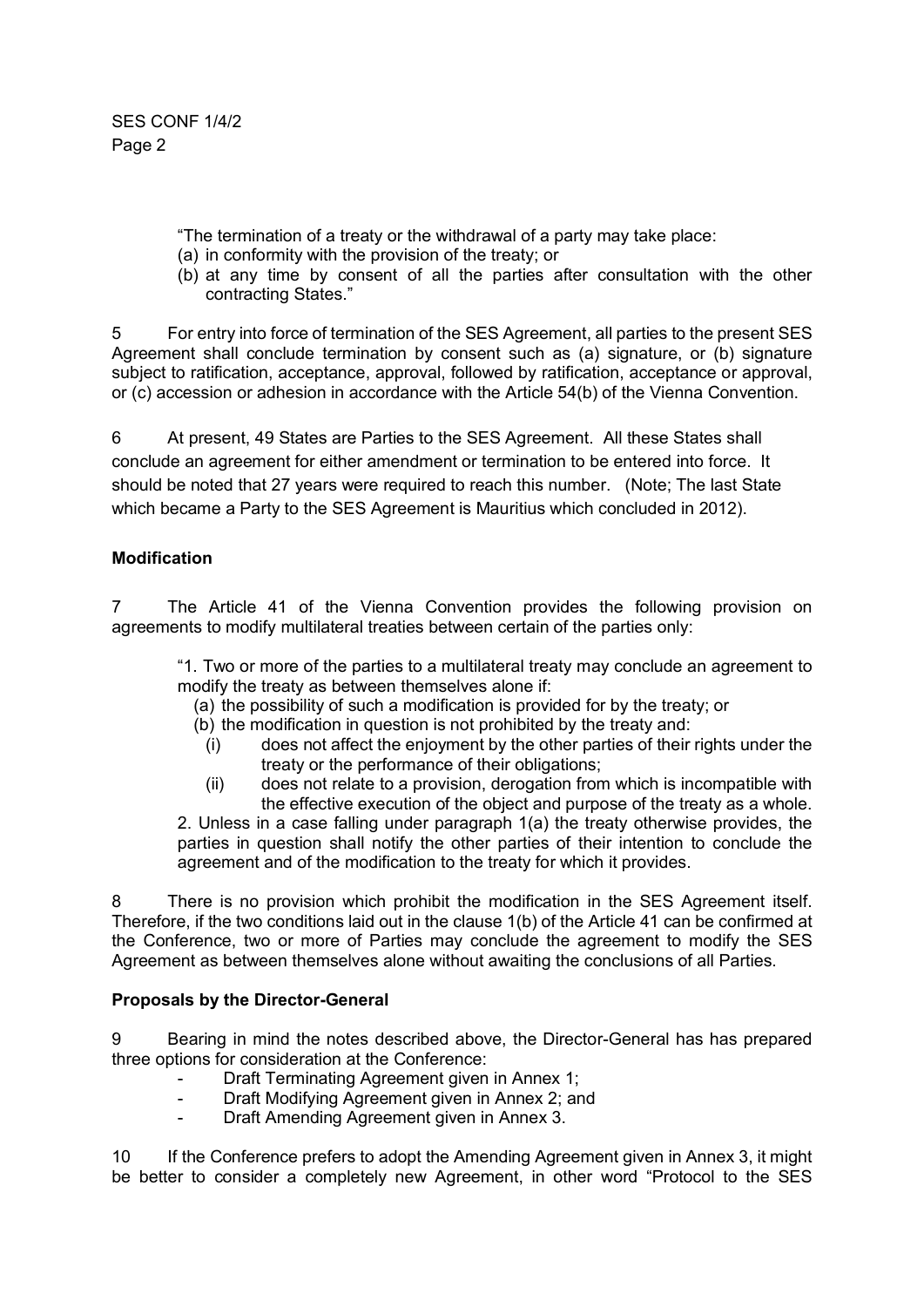Agreement", with an eased entry into force conditions. The Article 30 of the Vienna Convention provides the following provisions on "Application of successive treaties relating to the same subject matter". However, it requires more time for consideration and is beyond the scope of this Conference.

"3. When all the parties to the earlier treaty are parties also to the later treaty but the earlier treaty is not terminated or suspended in operation under article 59, the earlier treaty applies only to the extent that its provisions are compatible with those of the later treaty. "

"4. When the parties to the later treaty do not include all the parties to the earlier one: (a) as between States Parties to both treaties the same rule applies as in paragraph 3;

(b) as between a State party to both treaties and a State party to only one of the treaties, the treaty to which both States are parties governs their mutual rights and obligations. "

# **Action requested of the Conference**

11 The Conference is invited to:

- .1 consider necessity of continuation of the SES Agreement, and then;
	- if termination is the most appropriate option, consider the Draft Terminating Agreement given in Annex 1; or
	- if continuation is required, consider whether two conditions laid out in the clause 1(b) of the Article 41 of the Vienna Convention can be met or not, and then;
		- if the two conditions are met, consider the Draft Modifying Agreement given in Annex 2; or
		- if the two conditions are not met, consider the Draft Amending Agreement given in Annex 3; and
- .2 adopt the text in the selected Annex for signatures by Parties or consider the suggestion in paragraph 10 as appropriate.

\*\*\*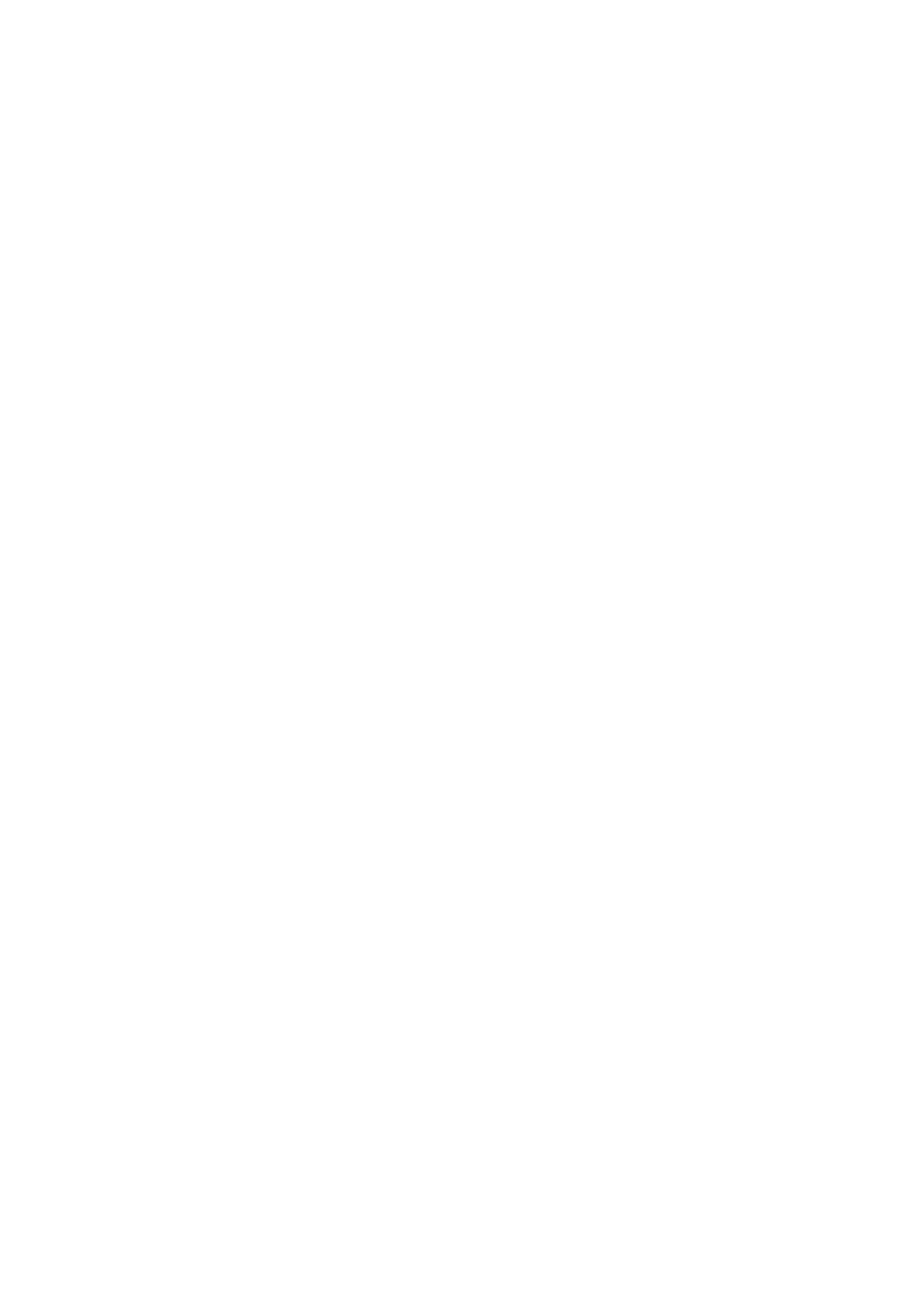### **ANNEX 1**

#### *(For termination)*

#### **TERMINATING AGREEMENT TO THE INTERNATIONAL AGREEMENT ON THE USE OF INMARSAT SHIP EARTH STATIONS WITHIN THE TERRITORIAL SEA AND PORTS**

THE PARTIES TO THE PRESENT AGREEMENT:

**BEING PARTIES** to the International Agreement on the use of Inmarsat Ship Earth Stations within the Territorial Sea and Ports ("the Agreement"),

**TAKING NOTE** that use of the Inmarsat Ship Earth Stations within the territorial sea and ports had been restricted in many States in order to avoid harmful interferences to the telecommunication services around territorial sea and ports and a multilateral agreement was needed to lift such restrictions to improve the distress and safety of life at sea communications when the Agreement was adopted in 1985,

**TAKING FURTHER NOTE** that there is no further need to promote conclusion of the Agreement since the technology has been improved since 1985 and such restrictions are no more seen in the recent years,

**BEARING IN MIND** that the Article 54 of the Vienna Convention on Law of Treaties, 1969 prescribes that the termination of a treaty or the withdrawal of a party may take place at any time by consent of all the parties after consultation with the other contracting States,

**Recognizing** that the provision for termination is not provided in the Agreement, thus, all Parties to the Agreement shall conclude for this Terminating Agreement to be effective

**HAVING CONFIRMED** that Parties to the Agreement have no issues to avoid harmful interference without the Agreement,

#### **HAVE AGREED TO TERMINATE THE AGREEMENT AS FOLLOWS:**

#### **Article I**

The Agreement shall be terminated.

#### **FINAL CLAUSES**

#### **Article II**

#### **Signature, Ratification and Accession of Modifying Agreement**

(1) This Terminating Agreement shall remain open for signature in London from xxxx until xxxx.

(2) All Parties to the Agreement may become Party to this Terminating Agreement by: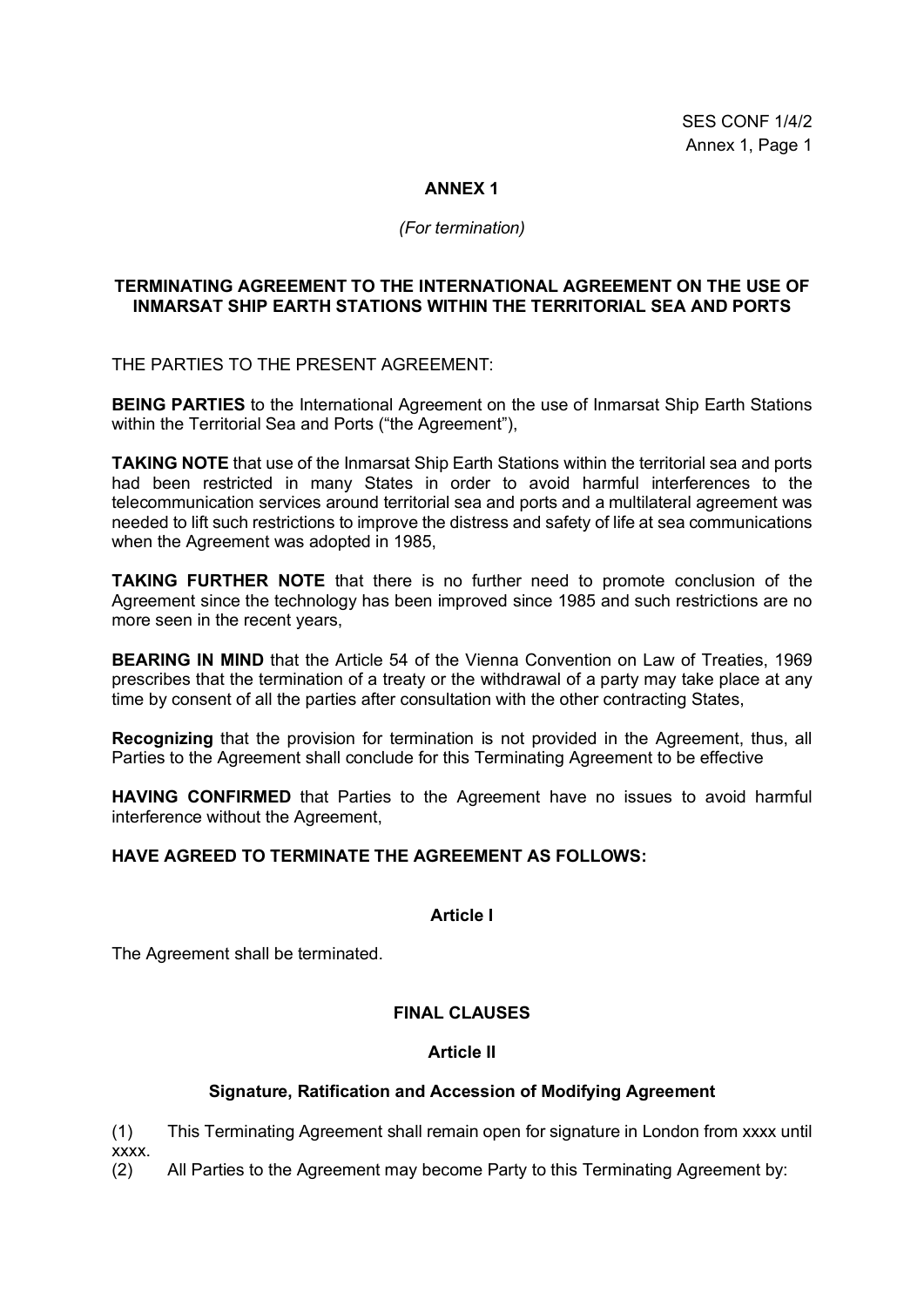SES CONF 1/4/2 Annex 1, Page 2

- (a) signature not subject to ratification, acceptance or approval; or
- (b) signature subject to ratification, acceptance or approval, followed by ratification, acceptance or approval; or
- (c) accession.

(2) Ratification, acceptance, approval or accession shall be effected by the deposit of the appropriate instrument with the Depositary.

#### **Article III**

#### **Entry into Force of this Terminating Agreement**

This Terminating Agreement shall enter into force on the date on which all Parties to the Agreement have become Parties to this Terminating Agreement.

#### **Article IV**

#### **Depositary**

(1) The Director General of the International Mobile Satellite Organization shall be the Depositary of this Terminating Agreement.

(2) The Depositary shall, in particular, promptly notify all Parties to this Terminating Agreement of:

- (a) any signature of this Terminating Agreement;
- (b) any deposit of instruments of ratification, acceptance, approval, or accession; and
- (c) any other notifications and communications relating to this Terminating Agreement.

# **Article V**

#### **Authentic Texts**

This Terminating Agreement is established in a single original in the English, French, Russian and Spanish languages, all the texts being equally authentic, and shall be deposited with the Depositary, who shall send a certified copy to Parties.

**IN WITNESS WHEREOF** the undersigned, being duly authorized thereto by their respective Governments, have signed this Terminating Agreement.

**DONE AT LONDON** on this ninth day of November, of the year Two Thousand and Twenty.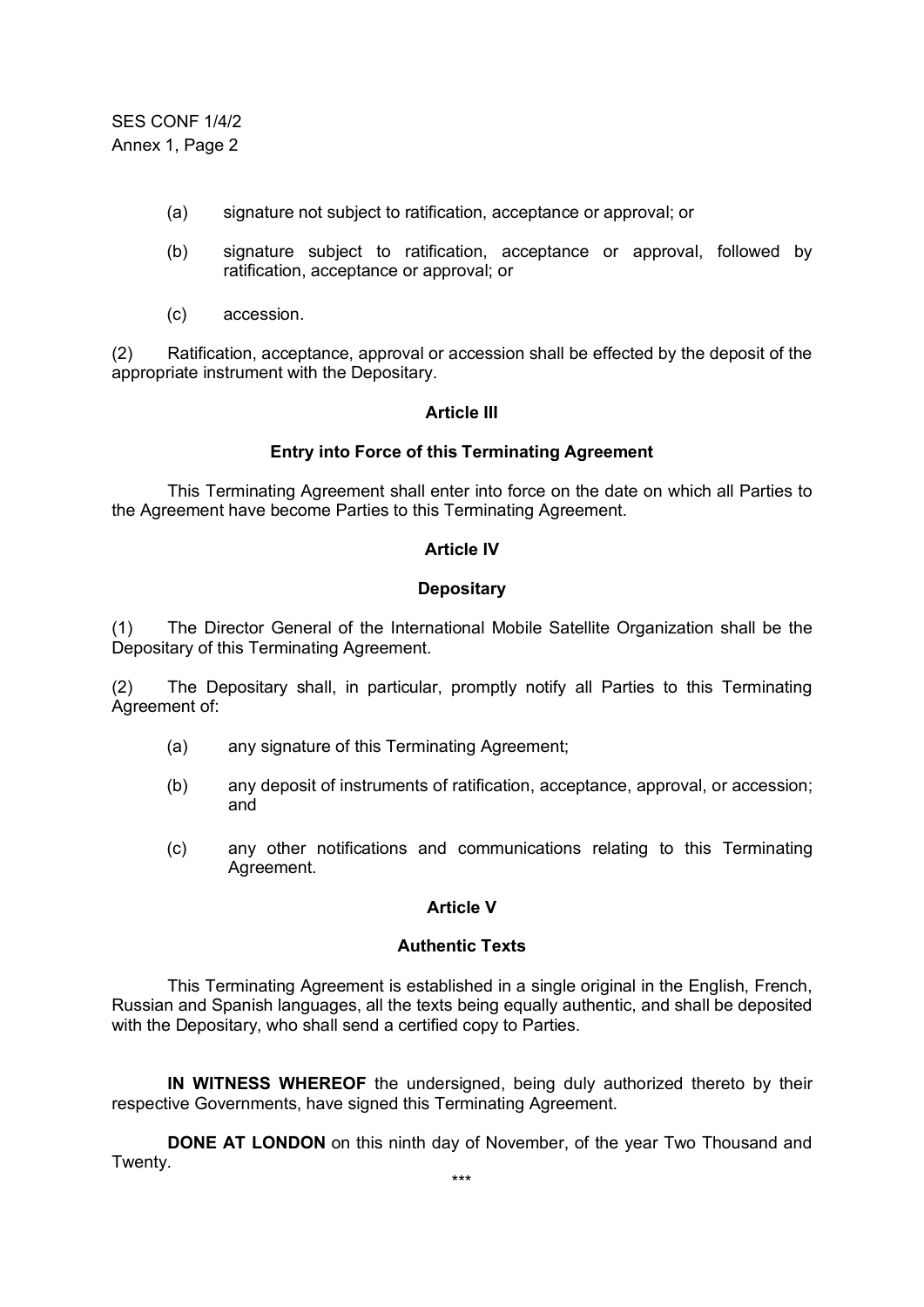### **ANNEX 2**

# *(For modification)*

#### **MODIFYING AGREEMENT TO THE INTERNATIONAL AGREEMENT ON THE USE OF INMARSAT SHIP EARTH STATIONS WITHIN THE TERRITORIAL SEA AND PORTS**

THE PARTIES TO THE PRESENT AGREEMENT:

**BEING PARTIES** to the International Agreement on the use of Inmarsat Ship Earth Stations within the Territorial Sea and Ports ("the Agreement"),

**TAKING NOTE** that an additional mobile satellite service provider other than Inmarsat has been recognized at the Maritime Safety Committee of the International Maritime Organization as a provider for the GMDSS service and further providers are expected to be recognized,

**BEARING IN MIND** that the Article 41 of the Vienna Convention on Law of Treaties, 1969 prescribes that two or more of the parties to a multilateral treaty may conclude an agreement to modify the treaty as between themselves alone if the modification in question is not prohibited by the treaty and does not relate to a provision, derogation from which is incompatible with the effective execution of the object and purpose of the treaty as a whole,

**HAVING CONFIRMED** that the proposed modified text as consequence of the participation of the additional mobile satellite service provider does not relate to a provision, derogation from which is incompatible with the effective execution of the object and purpose of the Agreement as a whole,

# **HAVE AGREED TO MODIFY THE AGREEMENT AS FOLLOWS:**

# **Article I**

The word "INMARSAT" in the title of the Agreement is deleted.

# **Article II**

The words "provided by the International Maritime Satellite Organization (INMARSAT)" in Article 1 are deleted.

# **Article III**

The words "INMARSAT Ship Earth Station" in Article 1, Article 2, Article 3, and Article 5 are deleted and replaced by "Ship Earth Station".

### **Article IV**

The word "INMARSAT" in Article 10 is deleted and replaced by the words "International Mobile Satellite Organization (IMSO)".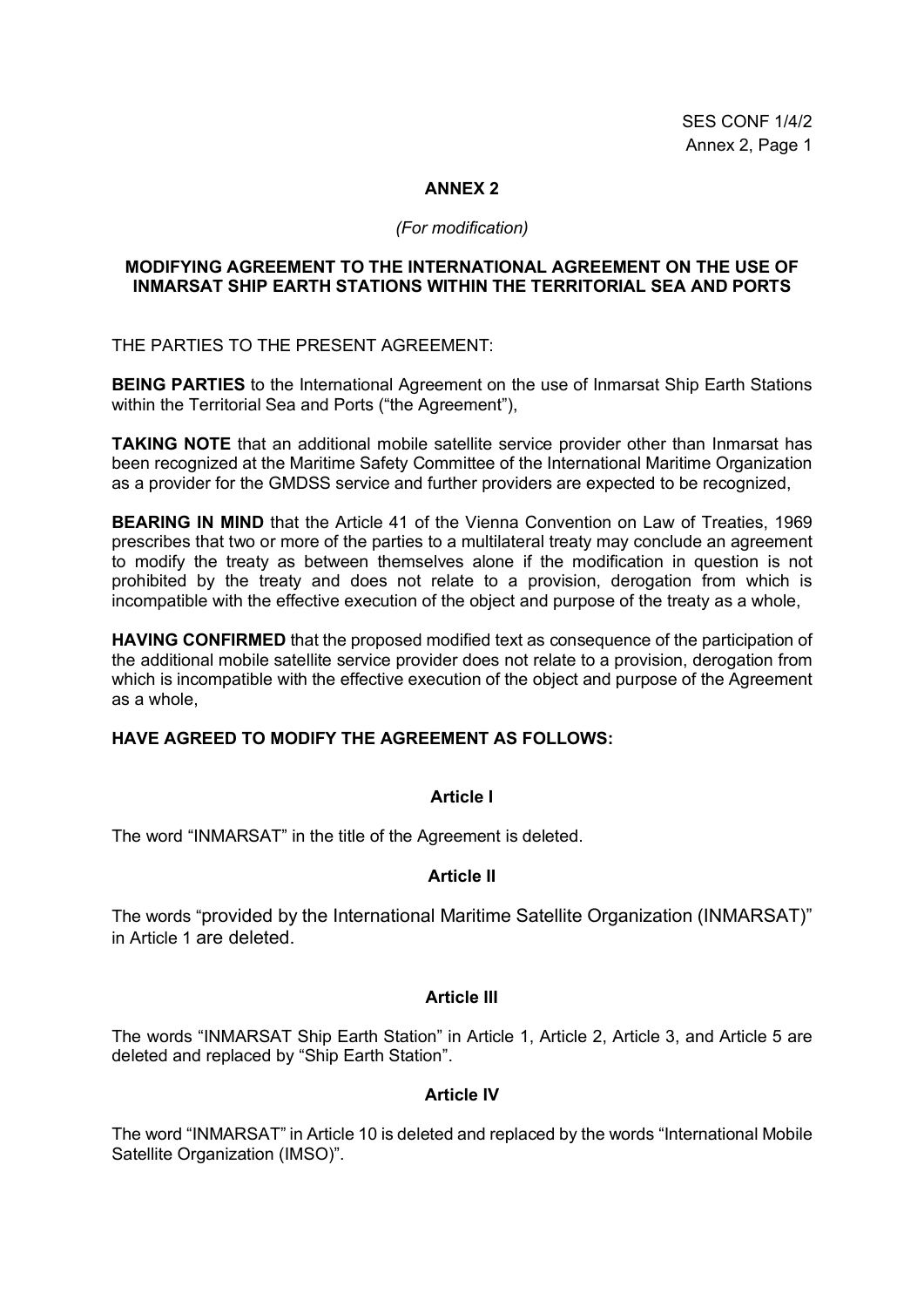# **FINAL CLAUSES**

## **Article V**

#### **Signature, Ratification and Accession of Modifying Agreement**

(1) This Modifying Agreement shall remain open for signature in London from xxxx until xxxx.

- (2) All Parties to the Agreement may become Party to this Modifying Agreement by:
	- (a) signature not subject to ratification, acceptance or approval; or
	- (b) signature subject to ratification, acceptance or approval, followed by ratification, acceptance or approval; or
	- (c) accession.

(3) Ratification, acceptance, approval or accession shall be effected by the deposit of the appropriate instrument with the Depositary.

#### **Article VI**

#### **Entry into Force for a Parties to the Agreement**

This Modifying Agreement shall enter into force on the date on which 2(two) Parties to the Agreement have become Parties to this Modifying Agreement for themselves. For a Party to the Agreement which has fulfilled the requirements of paragraph (2) of Article V after the date on which 2(two) Parties to the Agreement have become Parties to this Modifying Agreement, this Modifying Agreement shall enter into force on the date of signature or of the deposit of such instrument with the Depositary respectively.

# **Article VII**

#### **Depositary**

(1) The Director General of the International Mobile Satellite Organization shall be the Depositary of this Modifying Agreement.

(2) The Depositary shall, in particular, promptly notify all Parties to this Modifying Agreement of:

- (a) any signature of this Modifying Agreement;
- (b) any deposit of instruments of ratification, acceptance, approval, or accession; and
- (c) any other notifications and communications relating to this Modifying Agreement.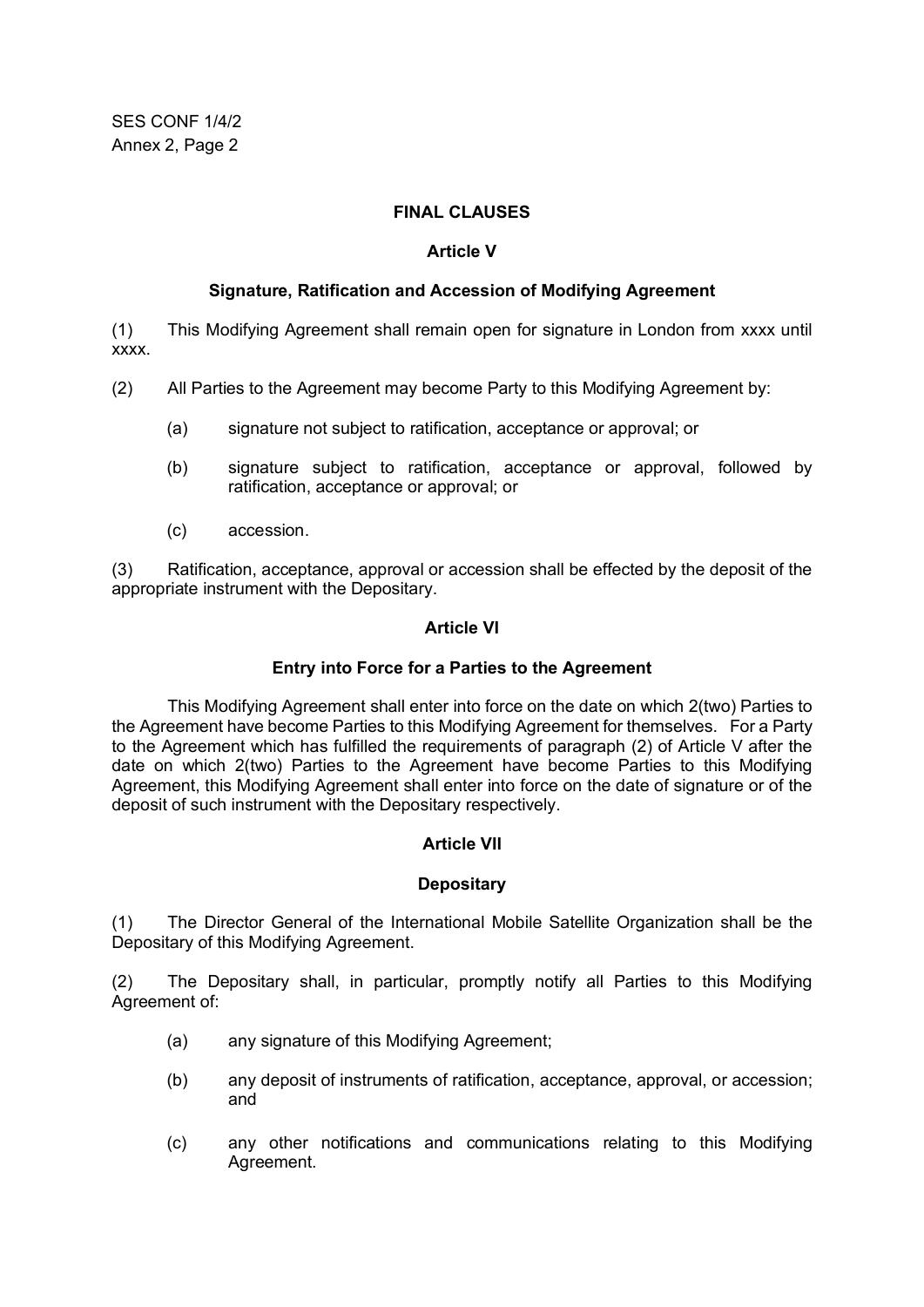#### **Article VIII**

# **Authentic Texts**

This Modifying Agreement is established in a single original in the English, French, Russian and Spanish languages, all the texts being equally authentic, and shall be deposited with the Depositary, who shall send a certified copy to Parties.

**IN WITNESS WHEREOF** the undersigned, being duly authorized thereto by their respective Governments, have signed this Modifying Agreement.

**DONE AT LONDON** on this ninth day of November, of the year Two Thousand and Twenty.

\*\*\*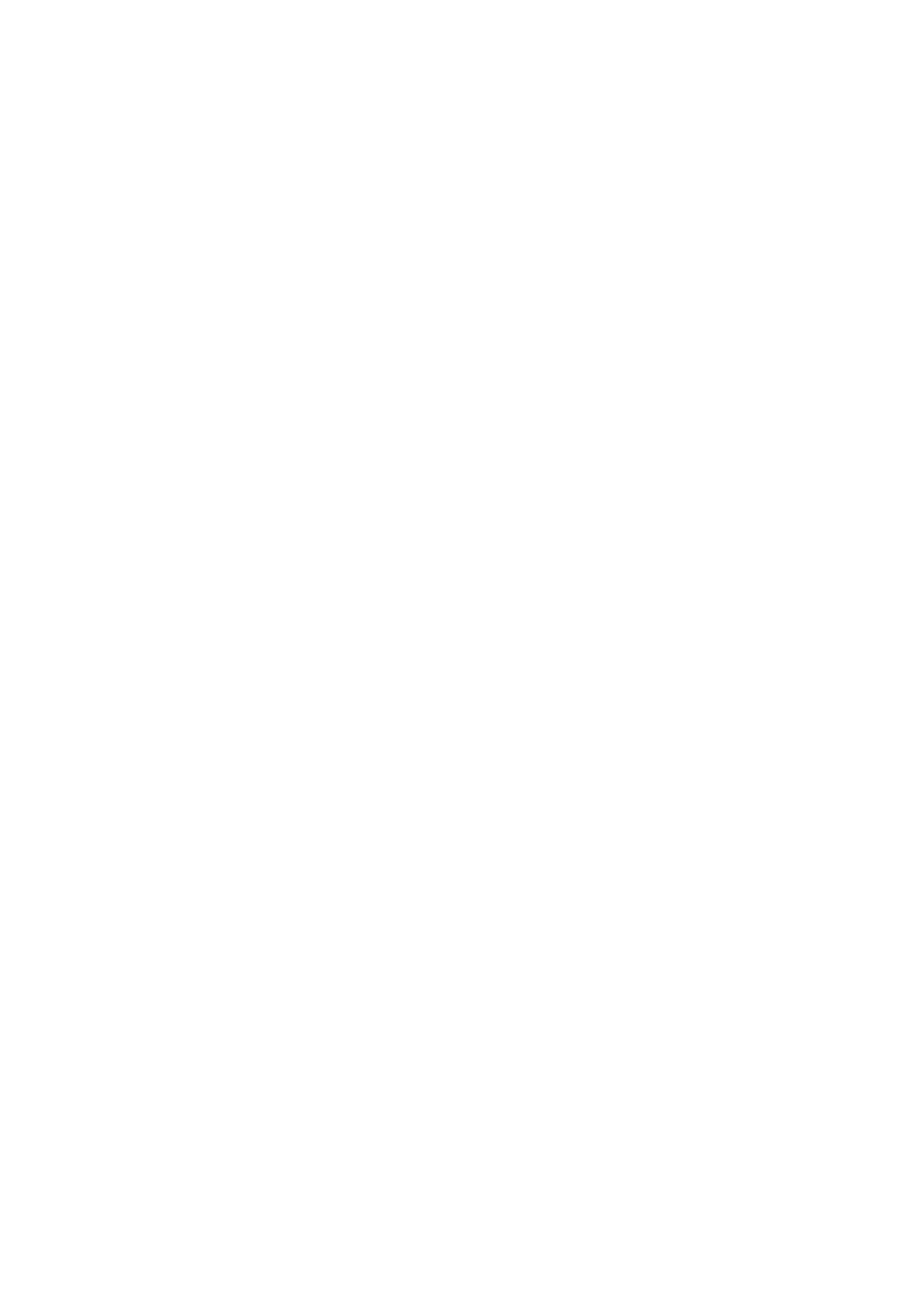SES CONF 1/4/2 Annex 3, Page 1

# **ANNEX 3**

#### *(For amendment)*

### **AMENDING AGREEMENT TO THE INTERNATIONAL AGREEMENT ON THE USE OF INMARSAT SHIP EARTH STATIONS WITHIN THE TERRITORIAL SEA AND PORTS**

THE PARTIES TO THE PRESENT AGREEMENT:

**BEING PARTIES** to the International Agreement on the use of Inmarsat Ship Earth Stations within the Territorial Sea and Ports ("the Agreement"),

**TAKING NOTE** that an additional mobile satellite service provider other than Inmarsat has been recognized at the Maritime Safety Committee of the International Maritime Organization as a provider for the GMDSS service and further providers are expected to be recognized,

**BEARING IN MIND** that the Article 39 of the Vienna Convention on Law of Treaties, 1969 provides general rule regarding the amendment of treaties,

**Recognizing** that the provision for amendment is not provided in the Agreement, thus, all Parties to the Agreement shall conclude for this Amending Agreement to be effective,

**HAVING CONSIDERED** the proposed amendment to the Agreement,

# **HAVE AGREED TO AMEND THE AGREEMENT AS FOLLOWS:**

#### **Article I**

The word "INMARSAT" in the title of the Agreement is deleted.

# **Article II**

The words "provided by the International Maritime Satellite Organization (INMARSAT)" in Article 1 are deleted.

# **Article III**

The words "INMARSAT Ship Earth Station" in Article 1, Article 2, Article 3, and Article 5 are deleted and replaced by "Ship Earth Station".

# **Article IV**

The word "INMARSAT" in Article 10 is deleted and replaced by the words "International Mobile Satellite Organization (IMSO)".

# **FINAL CLAUSES**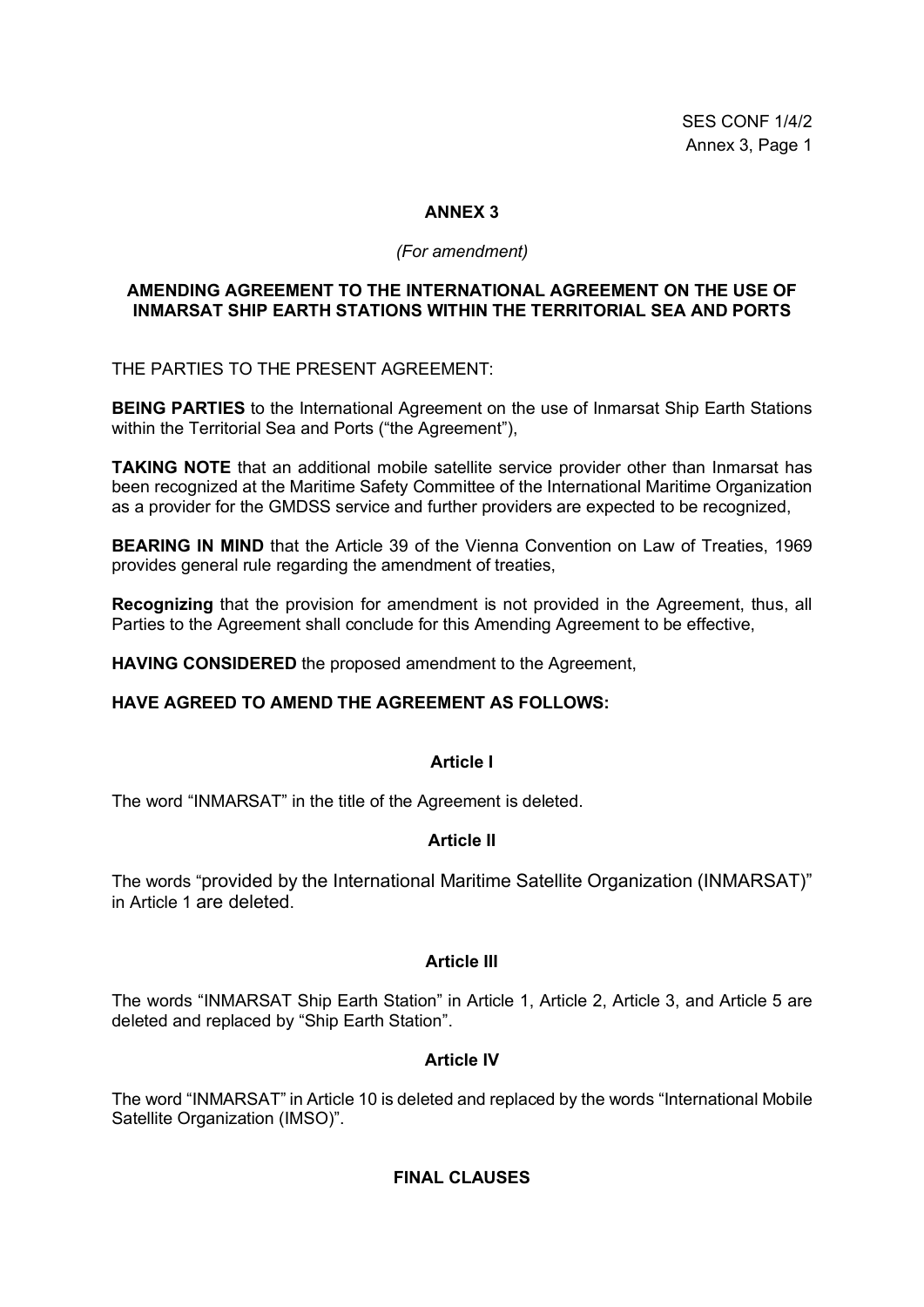SES CONF 1/4/2 Annex 3, Page 2

# **Article V**

# **Signature, Ratification and Accession of Amending Agreement**

(1) This Amending Agreement shall remain open for signature in London from xxxx until xxxx.

- (2) All Parties to the Agreement may become Party to this Amending Agreement by:
	- (a) signature not subject to ratification, acceptance or approval; or
	- (b) signature subject to ratification, acceptance or approval, followed by ratification, acceptance or approval; or
	- (c) accession.

(3) Ratification, acceptance, approval or accession shall be effected by the deposit of the appropriate instrument with the Depositary.

# **Article VI**

# **Entry into Force of this Amending Agreement**

This Amending Agreement shall enter into force on the date on which all Parties to the Agreement have become Parties to this Amending Agreement.

# **Article VII**

# **Depositary**

(1) The Director General of the International Mobile Satellite Organization shall be the Depositary of this Amending Agreement.

(2) The Depositary shall, in particular, promptly notify all Parties to this Amending Agreement of:

- (d) any signature of this Amending Agreement;
- (e) any deposit of instruments of ratification, acceptance, approval, or accession; and
- (f) any other notifications and communications relating to this Amending Agreement.

# **Article VIII**

# **Authentic Texts**